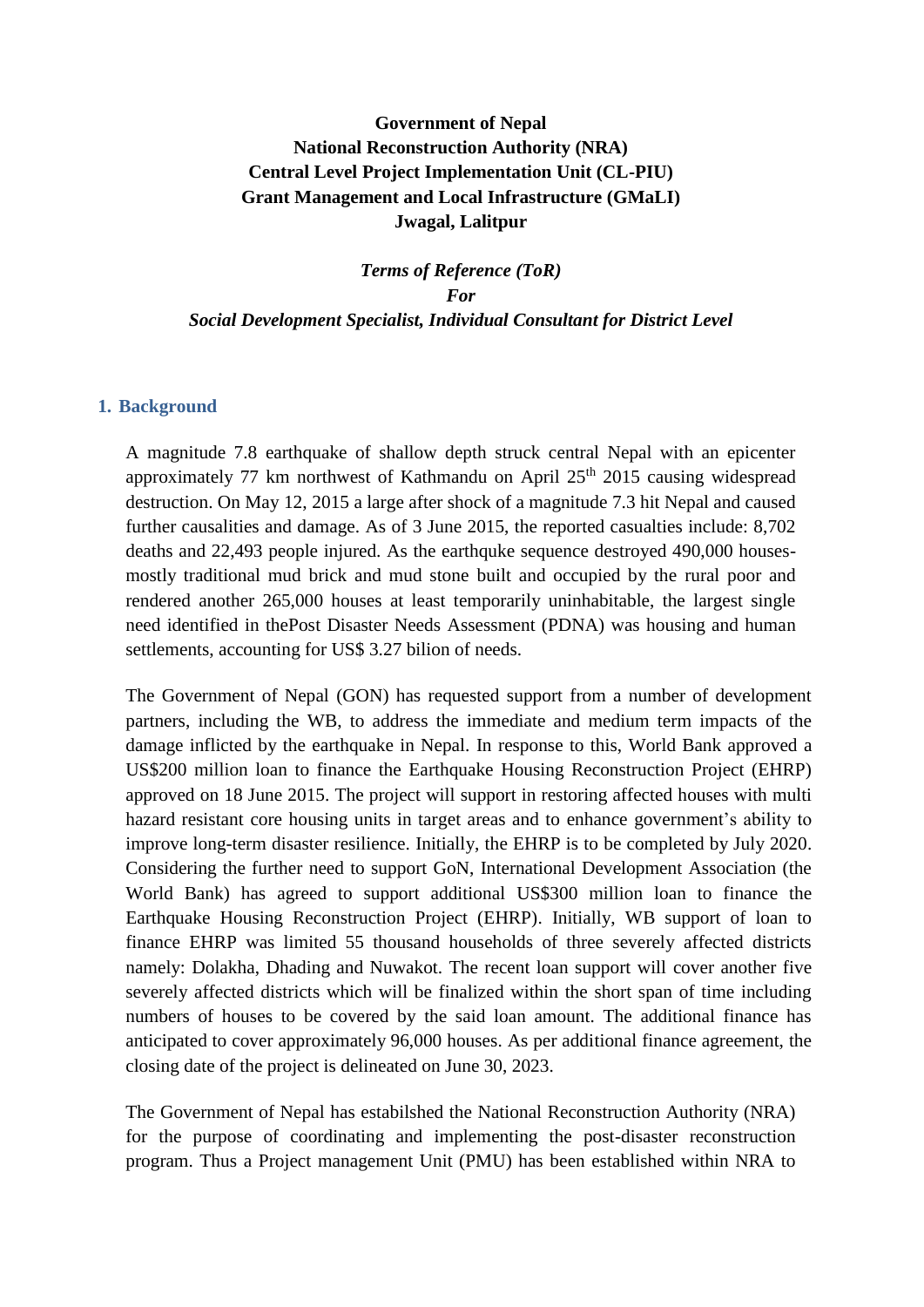provide high level oversight and policy decision on project activities. Housing reconstruction activities will be implemented by dedicated Project Implementation Units (PIUs) in Central Level Project Implementation Unit (CLPIU) of Building and in Central Level Project Implementation Unit (CLPIU) of Grant Management and Local Infrastructure (GMaLI) under the NRA.

NRA has already established a Central Level Project Implementation Unit (CL-PIU) at centre and District Level Project Implementation Unit (DL-PIU) at districts. As per the requirement, the CL-PIU intends to hire One (1) Individual consultant for each DL-PIU as **Social Development Specialist**, hereafter referred to as the Consultant.

## **2. Objective of the assignment**

The NRA/PMU is preparing to restore and improve the living condition of the victims of the earthquake by reconstructing the destroyed and damaged houses with an adequate seismic standard in the districts severely affected by the earthquake, thereby contributing to sustainable socio-economic development of the region and build back better.

The main objective of hiring the Consultant is to assist the DL-PIU to oversee the social management processes for the Project.

## **3. Tasks and responsibilities**

- Assist DL-PIU to analyze social risks, social issues and integrate it into the planning and implementation of the project activities.
- Undertake frequent field visits in project area, RM/M and affected settlements and held supervision meetings and consultations to plan, implement and monitor participatory aspects of the project components;
- Facilitate in the process of formation of ward Level Grievances Management Committee, RM/M level Grievance Management Committee;
- Coordinate with Local Partner Organizations(POs), field Staff, consultants, and contractors and guide them in addressing social inclusion and equity issues, needs of special populations, gender issues, and issues relating to land acquisition, voluntary land donation and resettlement;
- Carry out social screening and prepare Vulnerable Community Development Plans (VCDP), Resettlement Action Plans (RAP) and Environmental and Social Management Plan(ESMP) in close coordination with Partner Organizations (Pos), Environmental Consultant and other project staff which shall be implemented based on the Environmental and Social Management Framework (ESMF), Vulnerable Community Development Framework (VCDF) and the Resettlement Policy Framework (RPF) prepared by the Government of Nepal for the EHRP.
- Submit prepared VCDP, RAP, ESMP to DCC/DTO/RM/M for approval and forward it to CL-PIU for review and incorporating suggestions for future actions as per needed.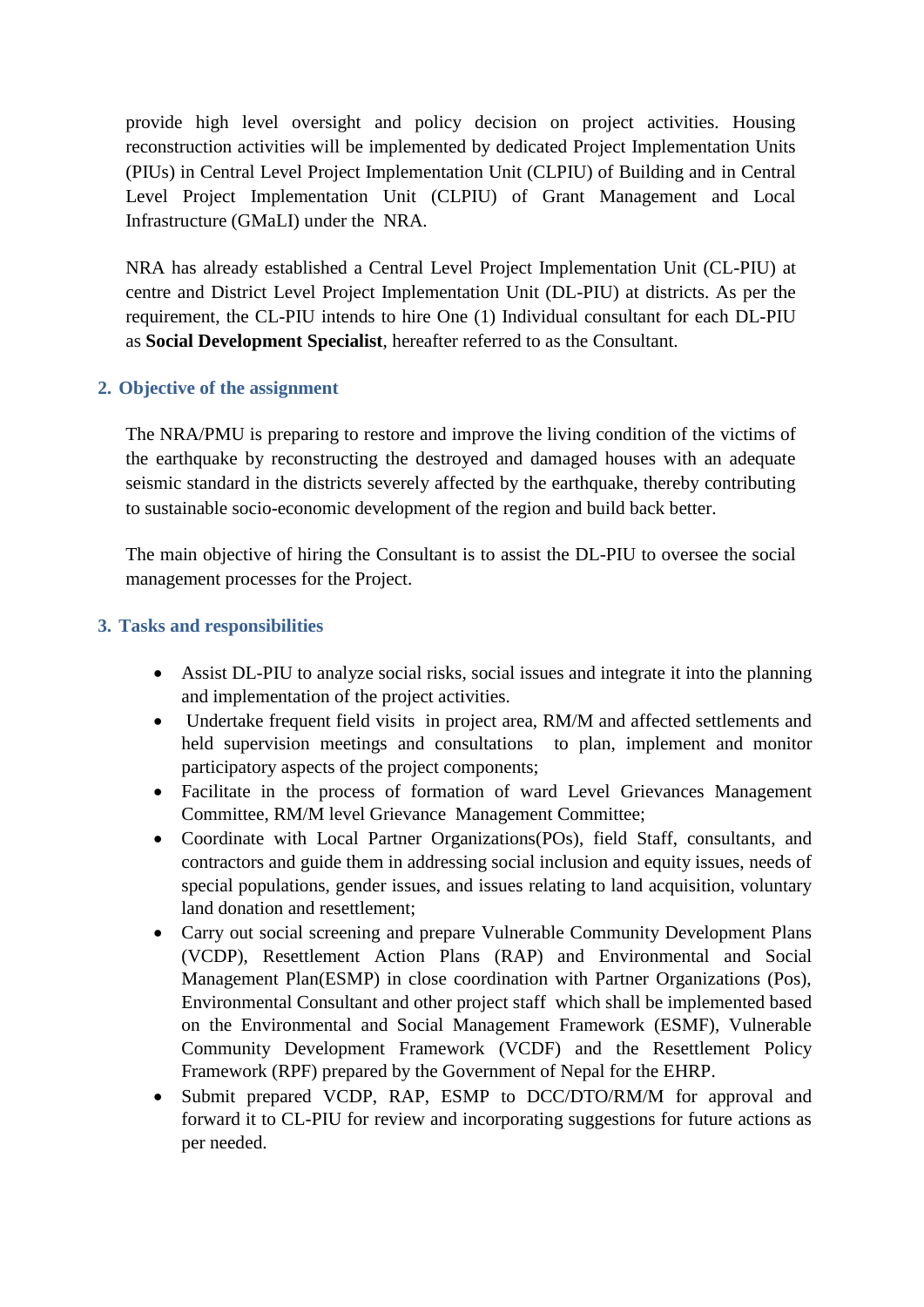- Monitor the implementation of the VCDP/ RAP and assess and ensure their compliance with the Environment and Social Management Framework (ESMF), Resettlement Policy Framework (RPF) and the Vulnerable Community Development Framework (VCDF) and participate in the evaluation of POs and firms with social support responsibilities.
- Support to prepare and implement training and capacity building plans of the project staff to address social issues associated with the project and orientation trainings for other project related staffs including members of the PIU as provisioned in ESMF and based on porject requirements.
- Assis to DLPIU to review and verify project level ESMPs at the Municipal level, through local level consultation and site visits.
- Responsible to prepare a separate ESMP for any special environmental and social cases not covered by the project level ESMP
- Organize municipal level consultation and validation as a part of implementing project level ESMPs
- Assist DL-PIU in implementation of social safeguard principles and policies paying with special attention of vulnerable groups, women headed households, children, poor, indigenous and tribal groups, landless people.
- Liaise closely with the Senior Social Development Specialist for generating necessary information as required and guidelines for technical enhancement.
- Continuously interact with the NGOs, community groups and local people involved in the project;
- Assist the supervision team/client/donor in establishing dialogue with the affected communities and ensure that the social concerns and suggestions from such interactions are incorporated and implemented in the project;
- Assist Social Development Specialist/CLPIU to review the social performance of the project through site visits and to assess the periodic environmental and social reports submitted by PoS/out sourcing consultant;
- Prepare project level environmental reports (monthly, quarterly, half yearly and annual) as necessary and submit to CLPIU;
- Document good practices and lessons learned for dissemination within the GoN and externally;
- Assist Social Development Specialist/CLPIU to prepare social due diligence reports as necessary;
- Any other relevant activity pertaining to scope and objective of assignment designated by the GMaLI DL-PIU/CL-PIU to ensure proper implementation of the Social measures in the project

# **4. Management of Assignment**

The GMaLI, DL-PIUs should report to CLPIU on SDS work performance. The Consultant will work in close coordination with the GMaLI and Building DL-PIUs, DCC, M/RM, etc.In order to accomplish the roles and responsibility in timely manner, s/he has to start the work immediately after signing the contract agreement. The Consultant is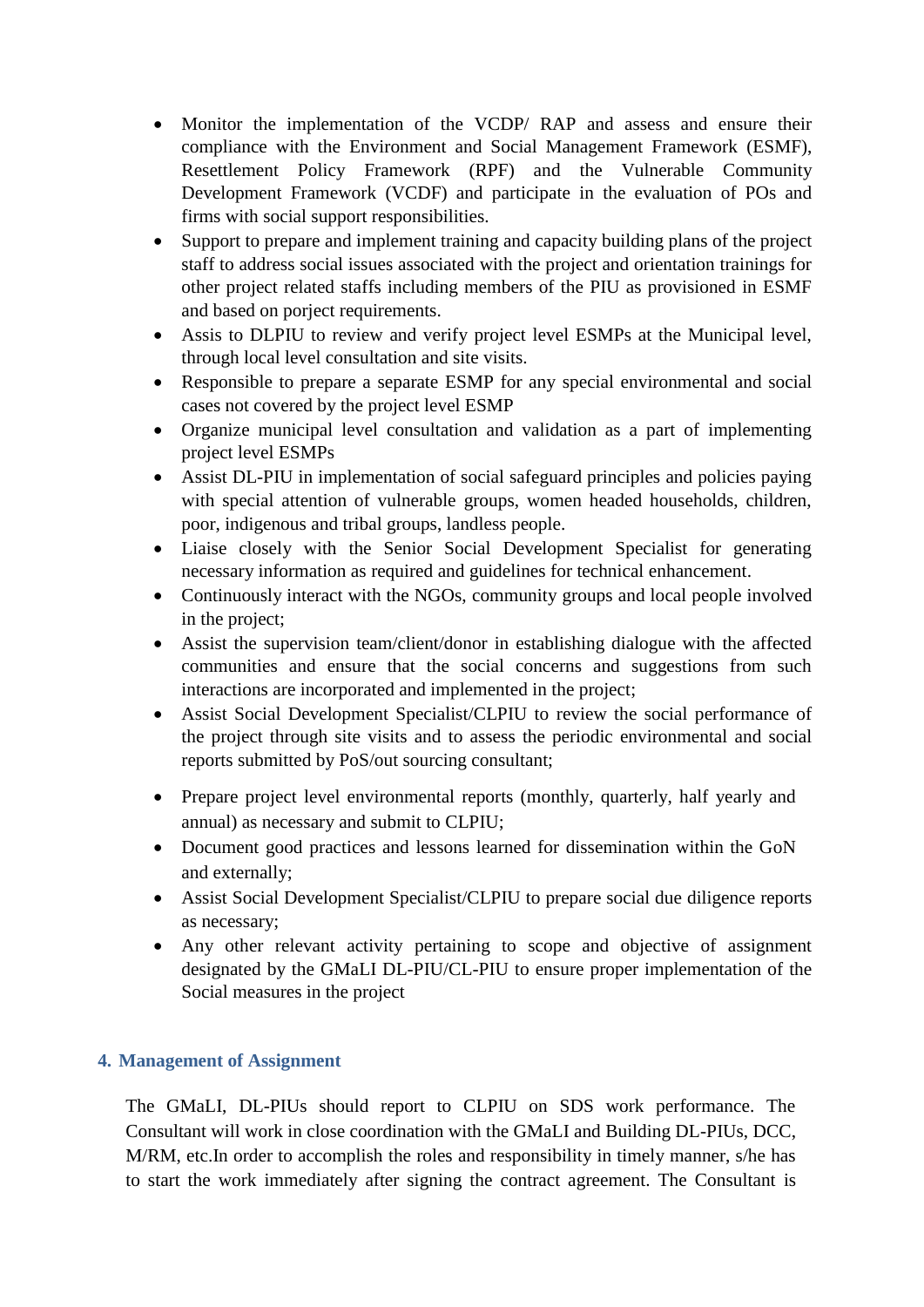responsible for coordination with GMaLI and Building DL-PIUs and other stakeholders. Similarly GMaLI DL-PIU will facilitate the Consultant to coordinate with stakeholders/offices. The Consultant shall perform the task under the guidance of GMaLI DL-PIU. S/he will report to CLPIU through the GMaLI DL-PIU and s/he will be required to spend the entire assignment period on proposed district, with frequent visit to project site as per the requirement.

### **5. Selection of the Consultant**

A Consultant will be selected in accordance with "The World Bank's Procurement Regulations for IPF Borrowers: Procurement in Investment Project Financing Goods, Works, Non-Consulting and Consulting Services, July 2016 (Revised November 2017), Section VII: Approved Selection Methods Consulting Services/ Para 7.36 & 7.37: Open Competitive Selection of Individual Consultants".

### **6. Duration of Assignment**

The duration of the consultant's services shall be up to August 16, 2021.

### **7. Payment to Consultant**

Payments toward monthly remuneration will be made based on the time sheet supported by progress reports. The out of pocket expenses shall be paid after completion of said task and upon submission of bills or invoices and said reports.

## **8. Office Space, Equipment and other Logistic Support**

The office space, equipment and other relevant facilities shall be provided by DL-PIU as per the contract agreement. The DL-PIU office will assist in obtaining all available reports, materials and data necessary and facilitate the Consultant for access to stakeholders/offices for the efficient execution of the assignment.

#### **9. Minimum Qualification Requirements**

- Minimum Master Degree in Social Sciences (Sociology, Anthropology, Rural Development and Development Study) from a recognized University/institution with minimum 5 years of general experience.
- At least 3 years of specific experience in community development, community mobilization, resettlement, disaster management, gender and rural development. Experience in social housing will be a plus point.
- The candidate should be well versed with the socio-economic conditions of beneficiaries and should be able to communicate in the local language
- Previous professional work experience in the state and work in the World Bank/ADB assisted projects shall be considered favorably.
- Proficiency in computer skills including experience of MS Word, Excel, Project;